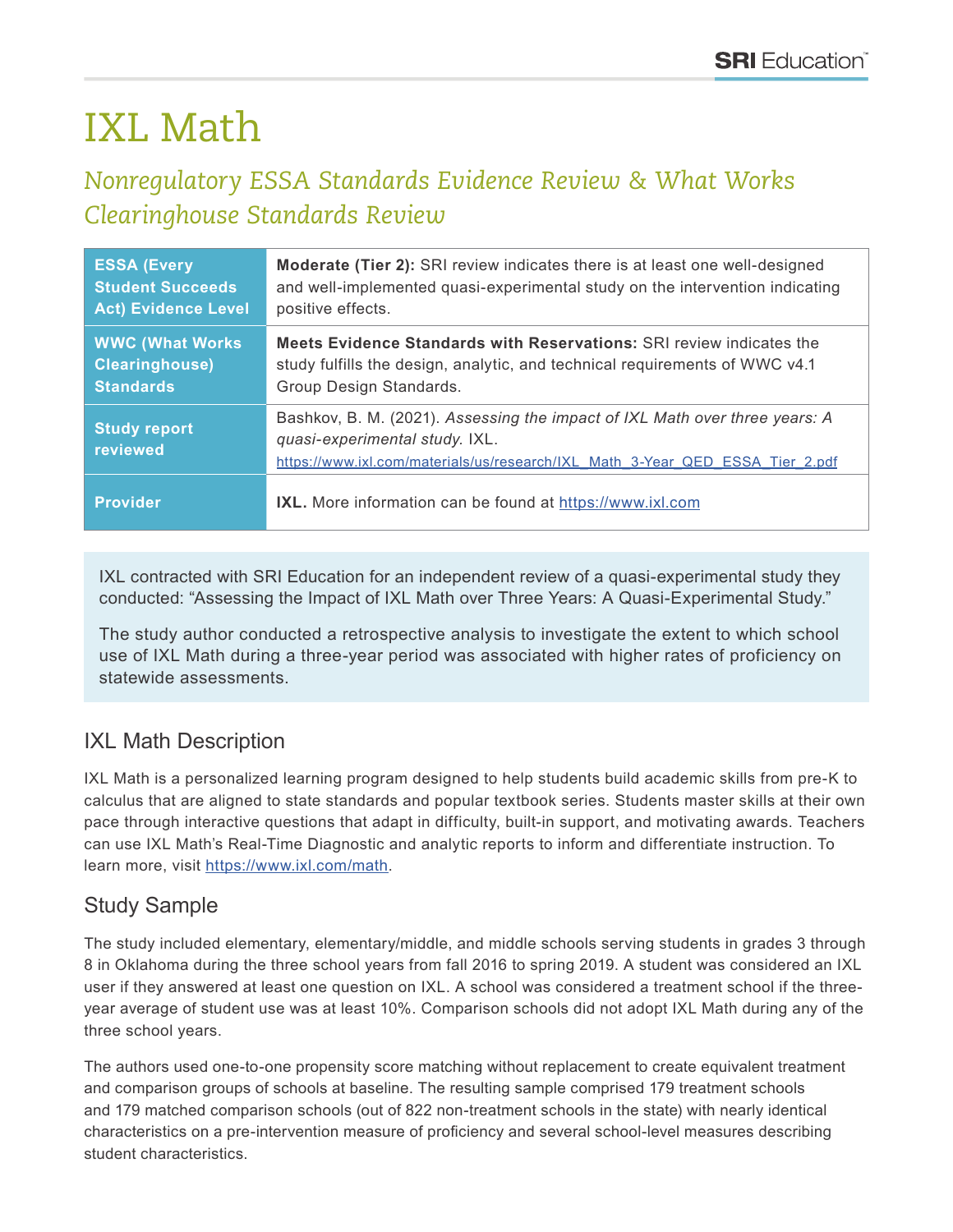## Author's Findings

The outcome of interest was math achievement as measured by the school proficiency rate on the Oklahoma School Testing Program Math assessment in spring 2019. The school proficiency rate was defined as the percentage of students categorized as proficient or advanced on the test at the end of the three-year study period.

Controlling for prior achievement, school characteristics, and school-level measures of student demographics, schools using IXL Math had statistically significant higher math achievement than similar schools not using the intervention. The proficiency rate at IXL Math schools was 3.6 percentage points higher than comparison schools, corresponding to a school-level standardized mean difference of 0.228.

### Evidence Justification

SRI determined that this study provides **moderate evidence** for IXL Math efficacy in grades 3–8 over a three-year period according to the ESSA levels of evidence provided by the U.S. Department of Education guidelines $1$  for the following reasons:

- Multiple members of the SRI review team who were certified in WWC v4.1 Group Design Standards<sup>2</sup> assessed the study as fulfilling the design, analytic, and technical requirements for a WWC study rating of *Meets Evidence Standards with Reservations*. This is sufficient for the study to be considered a "well-designed and well-implemented quasi-experimental study" for the purpose of fulfilling ESSA evidence criteria.
- The study showed a positive statistically significant effect of IXL Math on student math achievement in grades 3-8.
- The study has a large and multisite sample. For this purpose, the analytic sample is considered to be "large" as it consists of 350 or more individual schools and "multisite" as it consists of schools across multiple local education agencies.

#### Strong Evidence

(well-designed, well-implemented experimental study)

#### Moderate Evidence

(well-designed, well-implemented quasi-experimental study)

#### Promising Evidence

(correlational study with statistical controls for selection bias)

Demonstrates a Rationale (research-informed theory of action)

SRI did not conduct a literature review or scan of evidence related to IXL Math's effect on student math achievement. Therefore, we cannot fully assess whether the study is overridden by other evidence indicating a significant unfavorable effect of IXL Math on student math achievement. Our assessment of moderate evidence assumes no such unfavorable evidence exists.

Additionally, for a state/district/school to consider an intervention as a Tier 2 evidence-based practice, the setting or the sample from the study should overlap with the population or setting proposed to receive the intervention.

<sup>1</sup> The Department's *Non-Regulatory Guidance: Using Evidence to Strengthen Education Investments*, <https://ed.gov/policy/elsec/leg/essa/guidanceuseseinvestment.pdf>, gives definitions of the levels of evidence.

<sup>&</sup>lt;sup>2</sup> SRI staff successfully completed the WWC training and performance assessment covering the design, analysis, and technical concepts and standards required for performing WWC reviews of randomized controlled trial and quasi-experimental design studies in education.